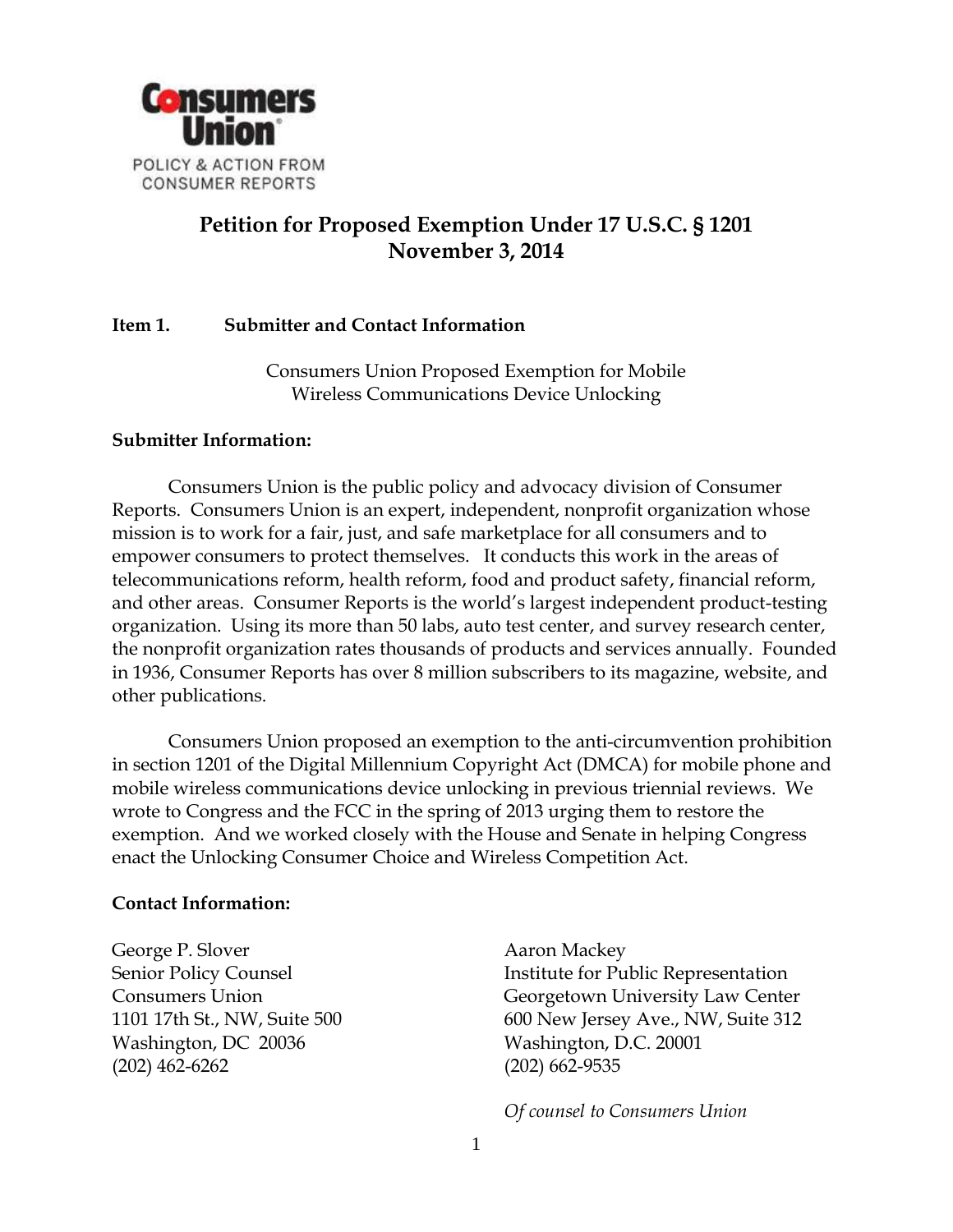#### **Item 2. Brief Overview of Proposed Exemption**

Consumers should have the right to maintain the useful life of their mobile phones and other mobile communications devices. Congress recently reaffirmed this, by reinstating and strengthening the exemption protecting the right for owners of mobile phones to unlock them so they can be connected to different wireless networks.<sup>1</sup> And at the same time, Congress also specifically directed the Registrar of Copyrights and the Librarian of Congress to consider "extend[ing] the exemption" to include other mobile wireless communications devices, such as tablets, along with mobile phones. 2 Consumers Union's proposed exemption accordingly includes all hand-held mobile wireless devices that are used for essentially the same functions and in the same manner as wireless telephone handsets, including tablets. The proposed exemption will allow consumers to circumvent technological protections measures controlling software and firmware that lock those devices to particular wireless communications networks.

The class of devices we propose would include all hand-held mobile wireless devices used for two-way voice calls, for sending and receiving e-mail and text messages, for accessing information via the device's Internet browser, or for transmitting and receiving data used by mobile device applications – in other words, functions for which a wireless telephone handset can now be used, through connection to a wireless communications network. Consumers Union believes that its proposed exemption for mobile phone handsets and their functional equivalents (*e.g.*, tablets) effectuates the intent of Congress in enacting the Unlocking Consumer Choice and Wireless Competition Act, consistent with the Copyright Office's request that proposed wireless device exemptions "be made with an appropriate level of specificity."3 We anticipate that the mobile devices included within the scope of this exemption as proposed will involve essentially the same relationships between consumers, mobile device manufacturers and sellers, and wireless carriers, with essentially the same legal and evidentiary showings.<sup>4</sup> We understand that other parties are likely to propose exemptions for other wireless devices; our focus on handset phones and their functional equivalents should not be taken to indicate that we believe such other exemptions are not appropriate.

To assist the Copyright Office in considering this exemption, Consumers Union proposes the exemption to read as follows:

 $\overline{a}$ 

<sup>&</sup>lt;sup>1</sup> Unlocking Consumer Choice and Wireless Competition Act, Pub. L. No. 113-144 (Aug. 1, 2014).

 $^{2}$  *Id.*, sec. 2(b).

<sup>3</sup> *Exemption to Prohibition on Circumvention of Copyright Protection Systems for Access Control Technologies*, Notice of Inquiry and Request for Petitions, 79 Fed. Reg. 55687, 55689 (Sept. 17, 2014) (2014 NOI). 4 *See id*.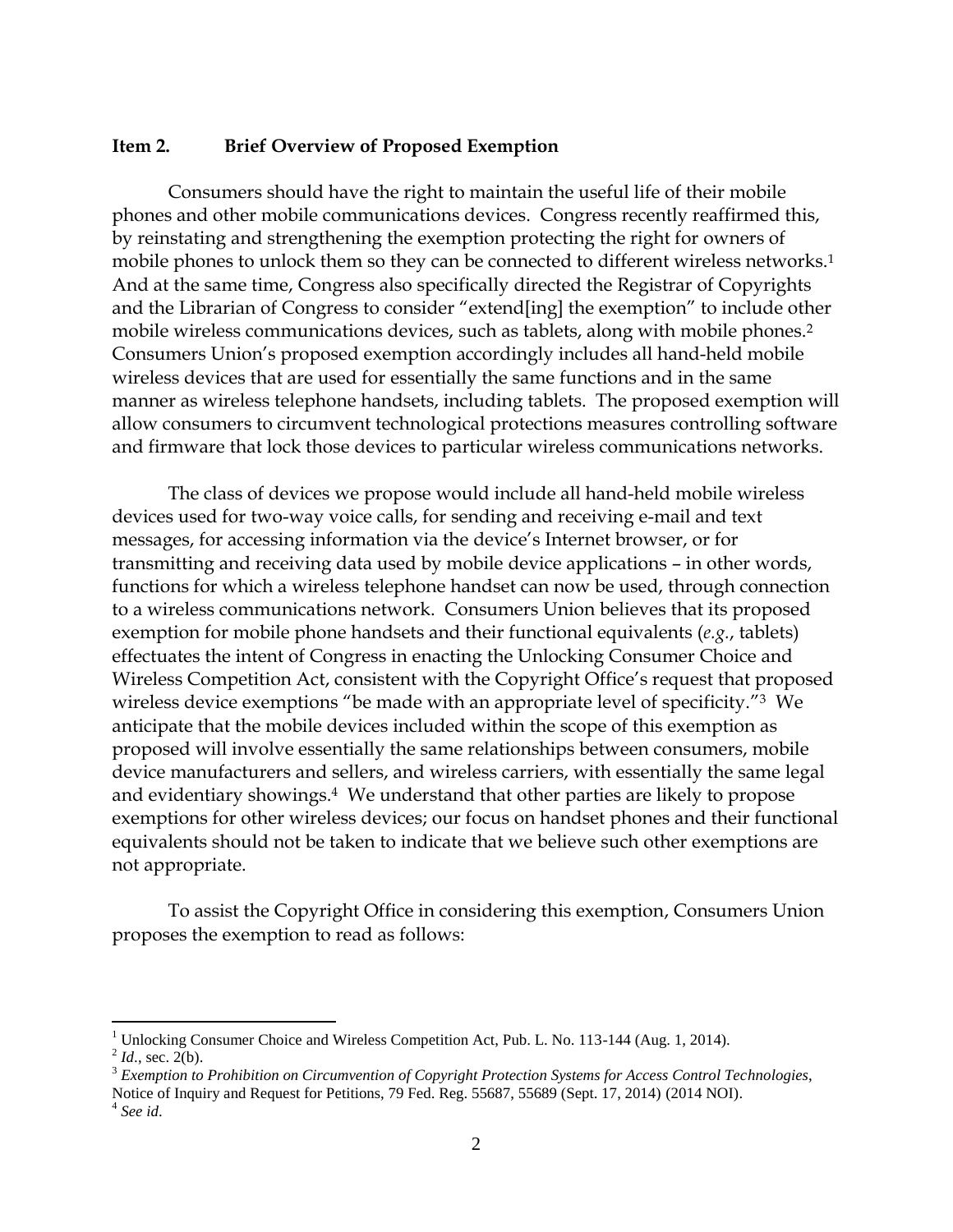Computer programs, in the form of firmware or software, that enable a mobile wireless communications device to connect to a wireless communications network, when circumvention is initiated by –

 $\overline{\phantom{a}}$  , where  $\overline{\phantom{a}}$  , where  $\overline{\phantom{a}}$ 

- (1) the owner of the device,
- (2) another person at the direction of the owner,
- (3) a provider of a commercial mobile radio service or a commercial mobile data service at the direction of such owner or other person,

solely in order to enable the device to connect to other wireless communications networks, subject to the connection to any such other wireless communications network being authorized by the operator of such network.

The term "mobile wireless communications device" means (1) a wireless telephone handset, or (2) a hand-held mobile wireless device used for any of the same wireless communications functions, and using equivalent technology, as a wireless telephone handset.

 $\overline{\phantom{a}}$  , where  $\overline{\phantom{a}}$  , where  $\overline{\phantom{a}}$ 

### **Item 3. Copyrighted Works Sought to be Accessed**

The proposed exemption seeks to access literary works in the form of computer programs, specifically software or firmware, located in a mobile wireless communications device, that enable voice and data connections between the device and a communications network. Whether or not these computer programs are actually copyright-protected in this respect – a question we will address further in the public comment phase – we do not believe the prohibition on circumvention should apply so as to prevent connection of the devices to other wireless networks.

### **Item 4. Technological Protection Measure**

Wireless carriers, with the help of mobile device manufacturers, create technological protection measures that control access to the underlying computer programs that enable devices to connect to wireless communications networks. As Consumers Union's previous comments to the Copyright Office have explained, wireless carriers rely on many different technological protection measures to lock a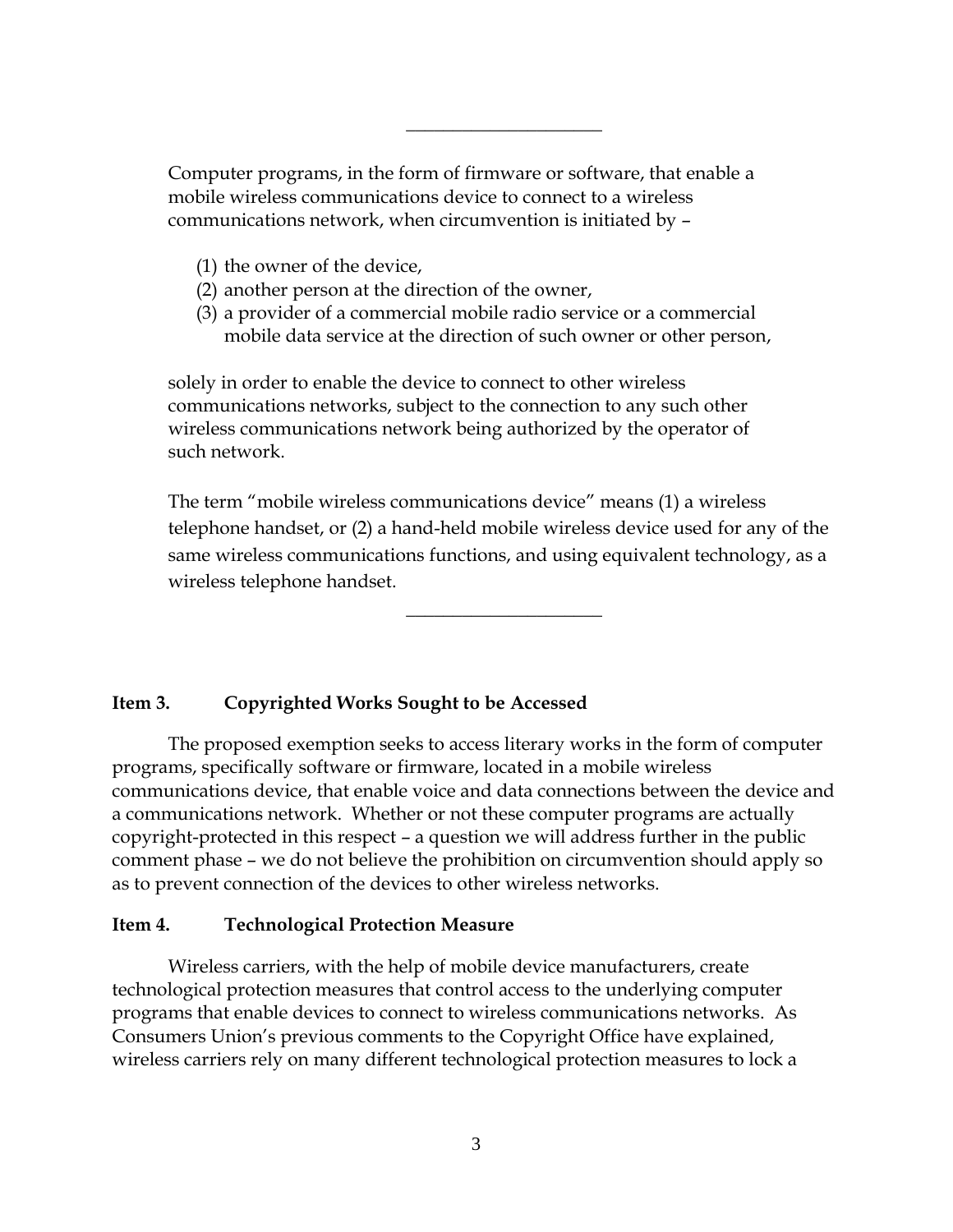mobile device to a particular network. 5 The locks placed on wireless devices restrict consumers' ability to access the underlying computer programs that enable connectivity between the device and wireless networks. Because consumers cannot access the underlying programs connecting their device to a particular network without circumventing the technological protection measures, they are unable to modify those programs and cannot connect to a different network than the one selected by the wireless carrier or device manufacturer.

## **Item 5. Noninfringing Uses.**

Circumventing the technological protection measures that lock mobile devices to particular wireless networks is noninfringing because it enables interoperability on multiple wireless networks, extending the life of a mobile device while allowing it to be used in ways that device manufacturers and carriers intended. Multiple legal theories support the conclusion that mobile device unlocking constitutes a noninfringing use.

First, in enacting the Unlocking Consumer Choice and Wireless Competition Act, Congress affirmed that this is a noninfringing use.<sup>6</sup>

Second, the Copyright Office has affirmed that this use is noninfringing under Section 117 of the Copyright Act –- specifically, that "the making of modifications in the computer program in order to enable the mobile phone to operate on another network would be a noninfringing act under Section 117."7 The same determination would hold true as to other mobile wireless communications devices.

Third, as Consumers Union has previously noted, the aspect of the computer program that connects a mobile device to a particular wireless network may not be protected under the Copyright Act.<sup>8</sup> If so, engaging that aspect of the program would not be infringement.

Fourth, the record in prior exemption proceedings has shown that merely adding new information onto mobile devices to enable connections to other wireless networks is a noninfringing use. "Reflashing a handset does not change the underlying mobile phone software, but rather it merely changes underlying variables accessed by the program, variables intended by the software designer to be changed."9 Hence, in this respect, the underlying computer programs are not changed when owners connect their devices to other wireless networks, so there is no infringement.

 $\overline{a}$ 

<sup>5</sup> Comments of Consumers Union at 5-7, 2012 Triennial Review (Dec. 1, 2011) (*hereinafter* "2012 CU Comments"). 6 Publ. L. No. 113-144, sec. 2(a), (c); *see* 2014 NOI at 75 Fed. Reg. 55689.

<sup>&</sup>lt;sup>7</sup> Exemption to Prohibition on Circumvention of Copyright Protection Systems for access Control Technologies, 75 Fed. Reg. 43,825, 43,831 (July 27, 2010) (2010 Final Rule).

<sup>8</sup> 2012 CU Comments at 8-10.

<sup>9</sup> Comments of Metro PCS Communications, Inc. at 8 (Dec. 2, 2008).